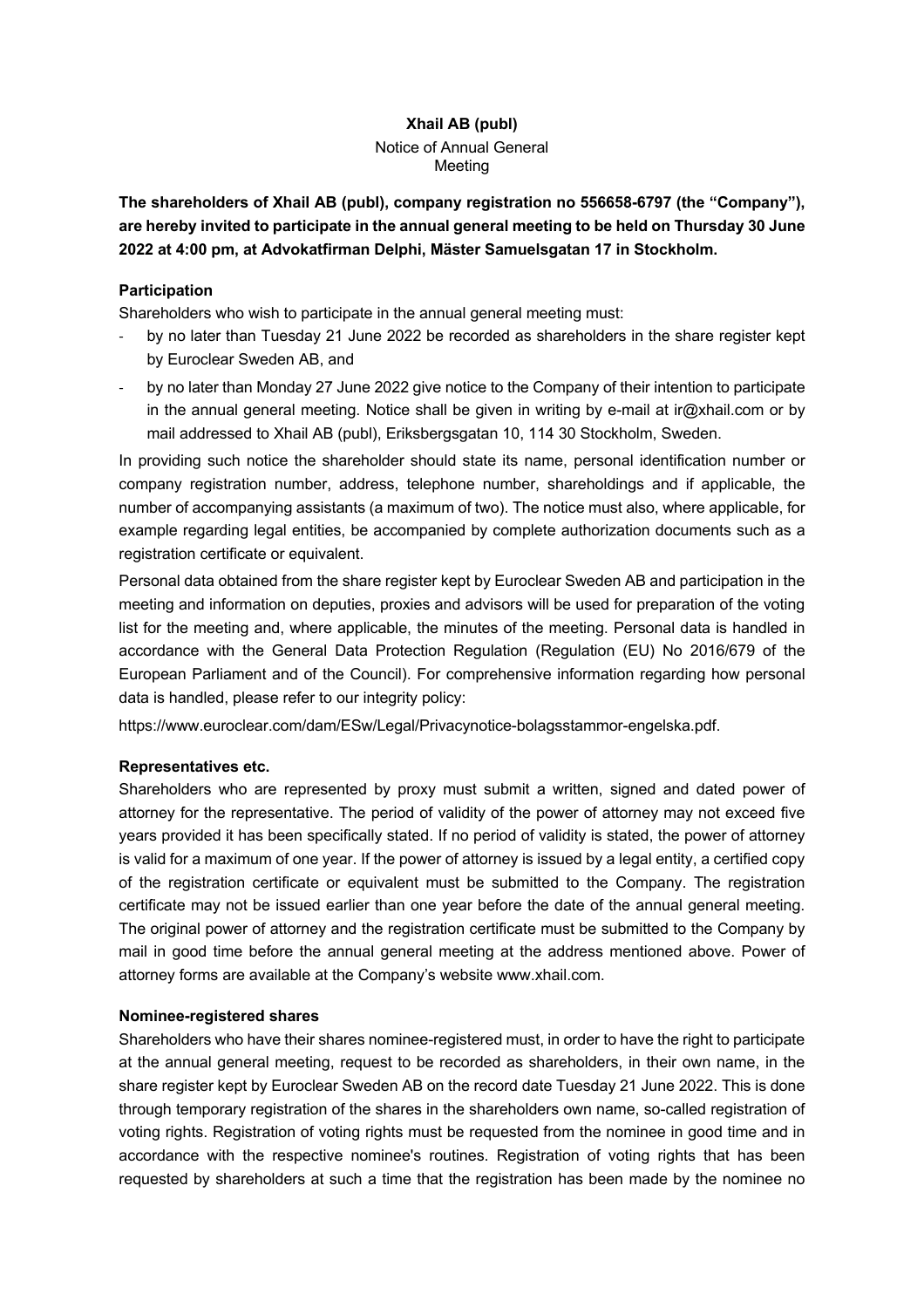later than Thursday 23 June 2022 will be taken into account in the production of the share register.

### **Proposed agenda**

- 1. Election of chairman of the meeting
- 2. Drawing up and approval of the voting list
- 3. Approval of the agenda
- 4. Election of one or two persons to verify the minutes
- 5. Determination as to whether the meeting has been duly convened
- 6. Presentation of the annual report and the audit report
- 7. Resolutions on:
	- a) adoption of the income statement and the balance sheet
	- b) the allocation of the Company's result as per the adopted balance sheet
	- c) discharge from liability for members of the Board of Directors and the managing director
- 8. Determination of the number of board members and auditors
- 9. Determination of the fees to the Board of Directors and the auditor
- 10. Election of Board of Directors and auditors
- 11. Resolution on amendments of the articles of association
- 12. Resolution on authorization for the Board of Directors to resolve on new issues
- 13. Closing of the meeting

### **Proposals by the shareholders**

#### **Item 8**

Shareholders representing more than 70 percent of the shares in the Company propose that the general meeting resolves that the Board of Directors shall consist of four (4) ordinary board members without deputy board members.

It is further proposed that the number of auditors shall be one (1) auditor without deputies.

#### **Item 9**

Shareholders representing more than 70 percent of the shares in the Company propose that fees to the Board of Directors be paid in the amount of SEK 120,000 to each member who does not hold an employment position in the Company or the Group exceeding a part-time employment of 50 percent. The total fee amounts to SEK 240,000.

It is further proposed that the audit fees be paid according to approved invoices.

#### **Item 10**

Shareholders representing more than 70 percent of the shares in the Company propose that the general meeting resolves to re-elect Anders Thorsell and Andreas Carlsson as ordinary board members and to elect Thomas Häggkvist and My Simonsson as new ordinary board members for the period until the end of the next annual general meeting.

It is further proposed to re-elect Johan Erlandsson as auditor for the period until the end of the next annual general meeting.

# **Proposals by the Board of Directors**

# **Item 7b**

The Board of Directors proposes that no dividend be paid for the financial year 2021.

# **Item 11**

The Board of Directors proposes that the annual general meeting resolves to amend § 1, § 4 and § 5 of the articles of association as set out below: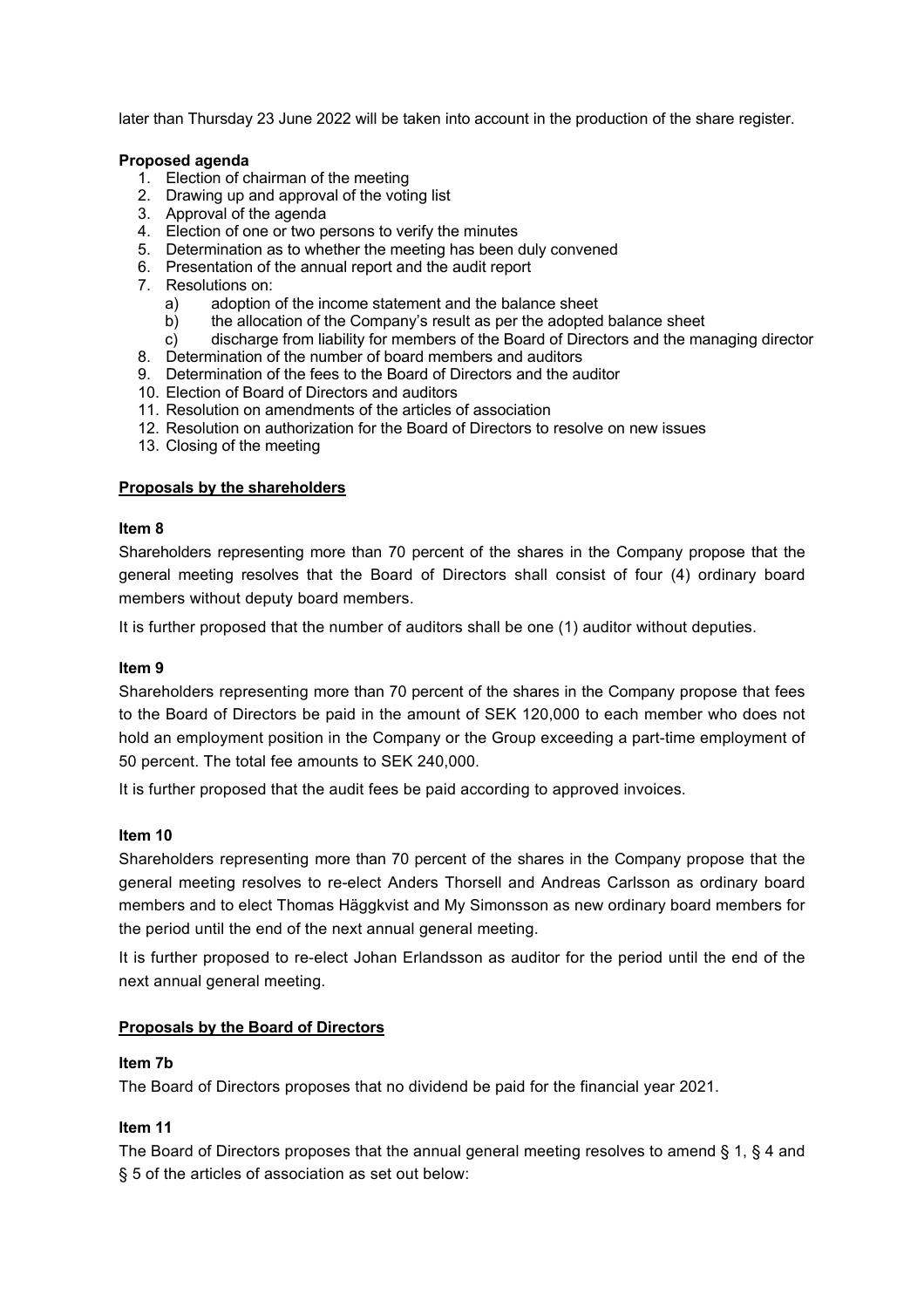- The wording of § 1 is changed from "Bolagets firma är Xhail AB (publ)." (**Eng**. "*The name of the Company is Xhail AB (publ)*.") to "Bolagets företagsnamn är Hyph AB (publ)." (**Eng**. *"The name of the Company is Hyph AB (publ)."*)
- The wording of § 4 is changed from "Aktiekapitalet skall vara lägst 20 000 000 kronor och högst 80 000 000 kronor." (**Eng**. "*The share capital shall be not less than SEK 20,000,000 and not more than SEK 80,000,000"*) to "Aktiekapitalet skall vara lägst 30 000 000 kronor och högst 120 000 000 kronor." (**Eng**. "*The share capital shall be not less than SEK 30,000,000 and not more than SEK 120,000,000".*)
- The wording of § 5 is changed from "Antalet aktier skall vara lägst 2 000 000 000 och högst 8 000 000 000." (**Eng**. "*The number of shares shall be not less than 2,000,000,000 and not more than 8,000,000,000.*) to "Antalet aktier skall vara lägst 3 000 000 000 och högst 12 000 000 000." (**Eng**. "*The number of shares shall be not less than 3,000,000,000 and not more than 12,000,000,000.*)

The comprehensive proposed articles of association will be set out in the Board of Directors' complete proposal.

The general meeting is further proposed to authorize the Board of Directors, the managing director or a person appointed by the Board of Directors to make such minor amendments in the resolution proven necessary for registration at the Swedish Companies Registration Office, including to submit further proposals for company names in the event that the Swedish Companies Registration Office reject registration of the company name suggested in this proposal.

For the present resolution to be valid, it is required that the proposal is approved by shareholders holding at least two thirds (2/3) of both the votes cast and the shares represented at the meeting.

# **Item 12**

The Board of Directors proposes that the annual general meeting resolves to authorize the Board of Directors, at one or several occasions until the next annual general meeting, with or without deviating from the shareholders' pre-emptive rights, within the limits for shares and the share capital of the current articles of association, to decide upon issuance of on new shares, warrants and/or convertible debentures. Payment shall, apart from payment in cash, be made in kind or by set-off or otherwise with conditions.

Upon such deviation from the shareholder's preferential rights, the new issue shall be made at market terms and conditions, with reservations for, where applicable, issue discounts which are in line with market conditions.

The general meeting is further proposed to authorize the Board of Directors, the managing director or a person appointed by the Board of Directors to make such minor amendments in the resolution proven necessary for registration at the Swedish Companies Registration Office.

A resolution by the general meeting in accordance with the Board of Directors' proposal to authorize the Board of Directors to resolve on new issue of shares, warrants and/or convertible debentures requires approval of votes cast and shares represented at the general meeting representing not less than two-thirds (2/3).

# **Number of shares and votes in the Company**

At the time of issuance of this notice, the total number of registered shares and votes in the Company amounts to 3,066,236,197. The Company does not hold any own shares.